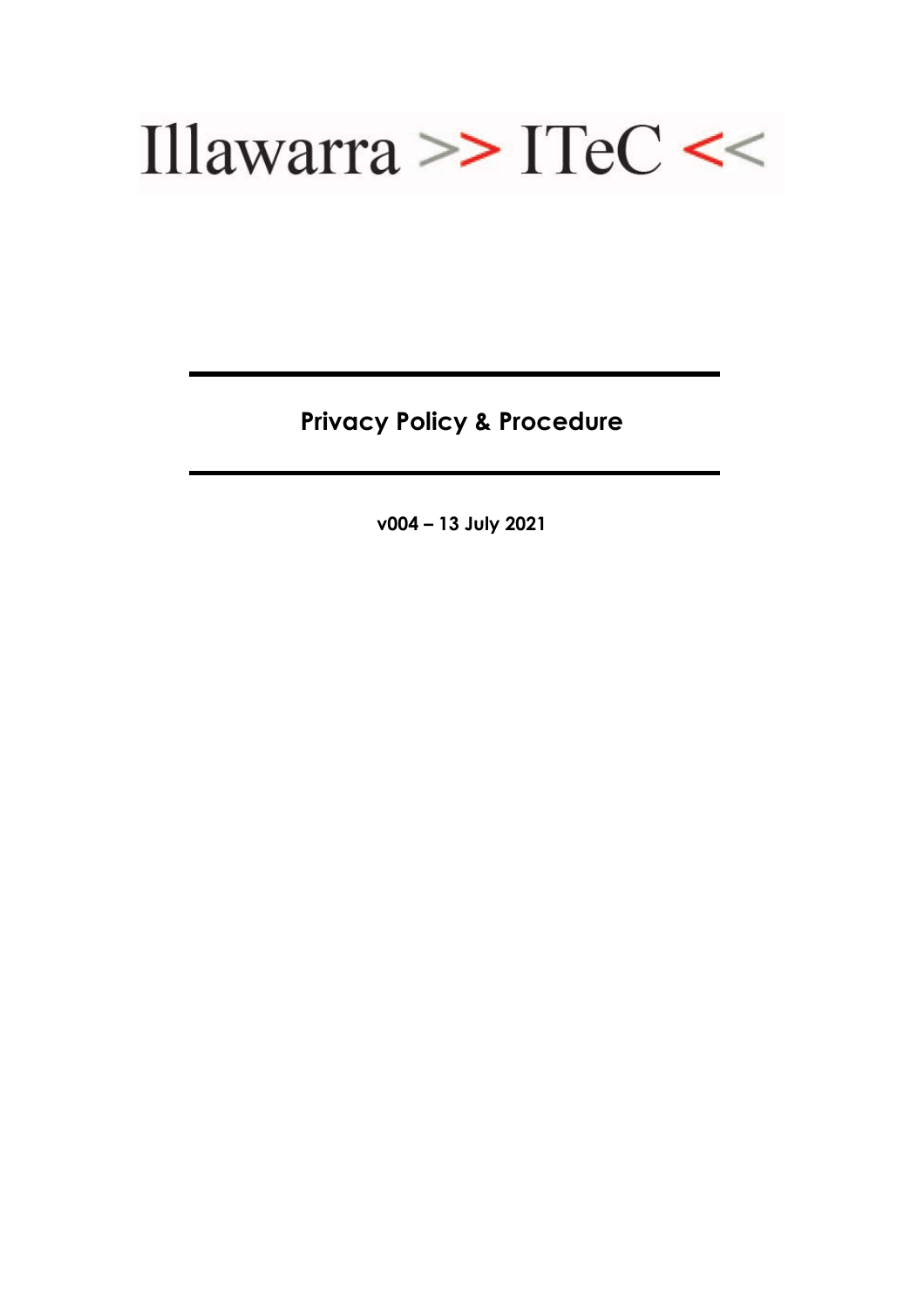| <b>Document Title</b>   | Privacy Policy and Procedure |
|-------------------------|------------------------------|
| <b>Operational Area</b> | Administration               |
| <b>Date Created</b>     | 22/06/2015                   |
| <b>Reviewed by</b>      | <b>Compliance Officer</b>    |
| <b>Revision Date</b>    | 13/07/21                     |
| <b>Revision Number</b>  | 004                          |
| Approved by             | CFO                          |

## **Introduction**

It is a legislative requirement that client privacy be maintained at all times. In addition, Illawarra ITeC respects the privacy of staff and students and strives at all times to ensure that the level of privacy protection achieved through its operations is the highest possible.

## **Purpose**

The *Privacy Policy and Procedure* has been implemented to ensure that Illawarra ITeC complies with its privacy obligations at all times.

## **Scope**

The *Privacy Policy and Procedure* applies to the entire operations of Illawarra ITeC at all times.

#### **Responsibilities**

This policy and procedure are the responsibility of the Chief Executive Officer.

## **Definitions**

No special definitions apply to this policy and procedure.

## **Alignment**

| The Illawarra ITeC complies with: |                                                                              |
|-----------------------------------|------------------------------------------------------------------------------|
| $\bullet$                         | The Standards for Registered Training Organisations (RTOs) 2015: Compilation |
|                                   | (3), 1 July 2019, including the clauses related to compliance and reporting  |
|                                   | (clauses 8.5 and 8.6) and providing requested information to the Australian  |
|                                   | Skills Quality Authority (ASQA) (clauses 8.1 and 8.2).                       |
|                                   | Higher Education Support Act 2003: Compilation (79), 24 June 2021            |
|                                   | Australian Privacy Principles 12 March 2014                                  |
| $\bullet$                         | Privacy Amendment (Enhancing Privacy Protection) Act 2012: Compilation (1)   |
|                                   | 12 March 2014                                                                |
| $\bullet$                         | Privacy Act 1988: Compilation (87), 17 June 2021                             |
|                                   | Student Identifiers Act 2014: Compilation (6), 1 January 2021                |
| $\bullet$                         | National Vocational Education and Training Regulator Act 2011 (NVR ACT):     |
|                                   | Compilation (18), 1 January 2021                                             |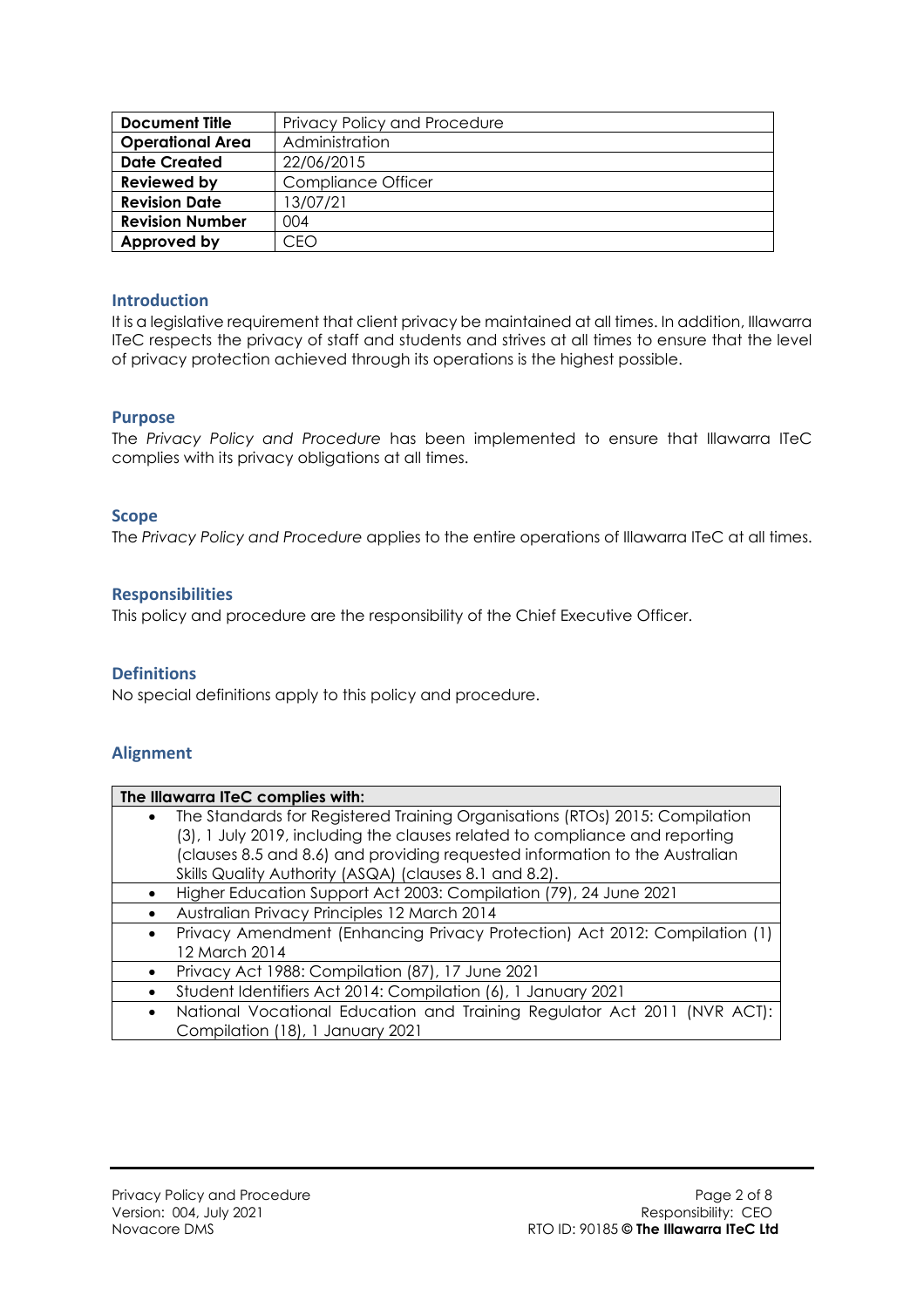# **Definitions**

## **Personal and sensitive information**

Under the Privacy Act 1988 and Privacy Amendment (Enhancing Privacy Protection) Act 2012 (s6(1)), personal and sensitive information is defined as follows:

**Personal information**: "information or an opinion about an identified individual, or an individual who is reasonably identifiable: (a) whether the information or opinion is true or not; and (b) whether the information or opinion is recorded in a material form or not."

**Sensitive information**: "(a) information or an opinion about an individual's: (i) racial or ethnic origin, or (ii) political opinions, or (iii) membership of a political association, or (iv) religious beliefs or affiliations, or (v) philosophical beliefs, or (vi) membership of a professional or trade association, or (vii) membership of a trade union, or (viii) sexual preferences or practices, or (ix) criminal record, that is also personal and sensitive information; or (b) health information about an individual; or (c) genetic information about an individual that is not otherwise health information; or (d) biometric information that is to be used for the purposes of automated biometric verification or biometric identification; or (e) biometric templates".

## **Australian Privacy Principles (APPs)**

The Australian Privacy Principles (APPs), which are contained in schedule 1 of the Privacy Act 1988 (Privacy Act), outline how most Australian and Norfolk Island Government agencies, all private sector and not-for-profit organisations with an annual turnover of more than \$3 million, all private health service providers and some small businesses (collectively called 'APP entities') must handle, use and manage personal and sensitive information.

While the APPs are not prescriptive, each APP entity needs to consider how the principles apply to its own situation. The principles cover:

- the open and transparent management of personal and sensitive information including having a privacy policy
- an individual having the option of transacting anonymously or using a pseudonym where practicable
- the collection of solicited personal and sensitive information and receipt of unsolicited personal and sensitive information including giving notice about collection
- how personal and sensitive information can be used and disclosed (including overseas)
- maintaining the quality of personal and sensitive information
- keeping personal and sensitive information secure
- right for individuals to access and correct their personal and sensitive information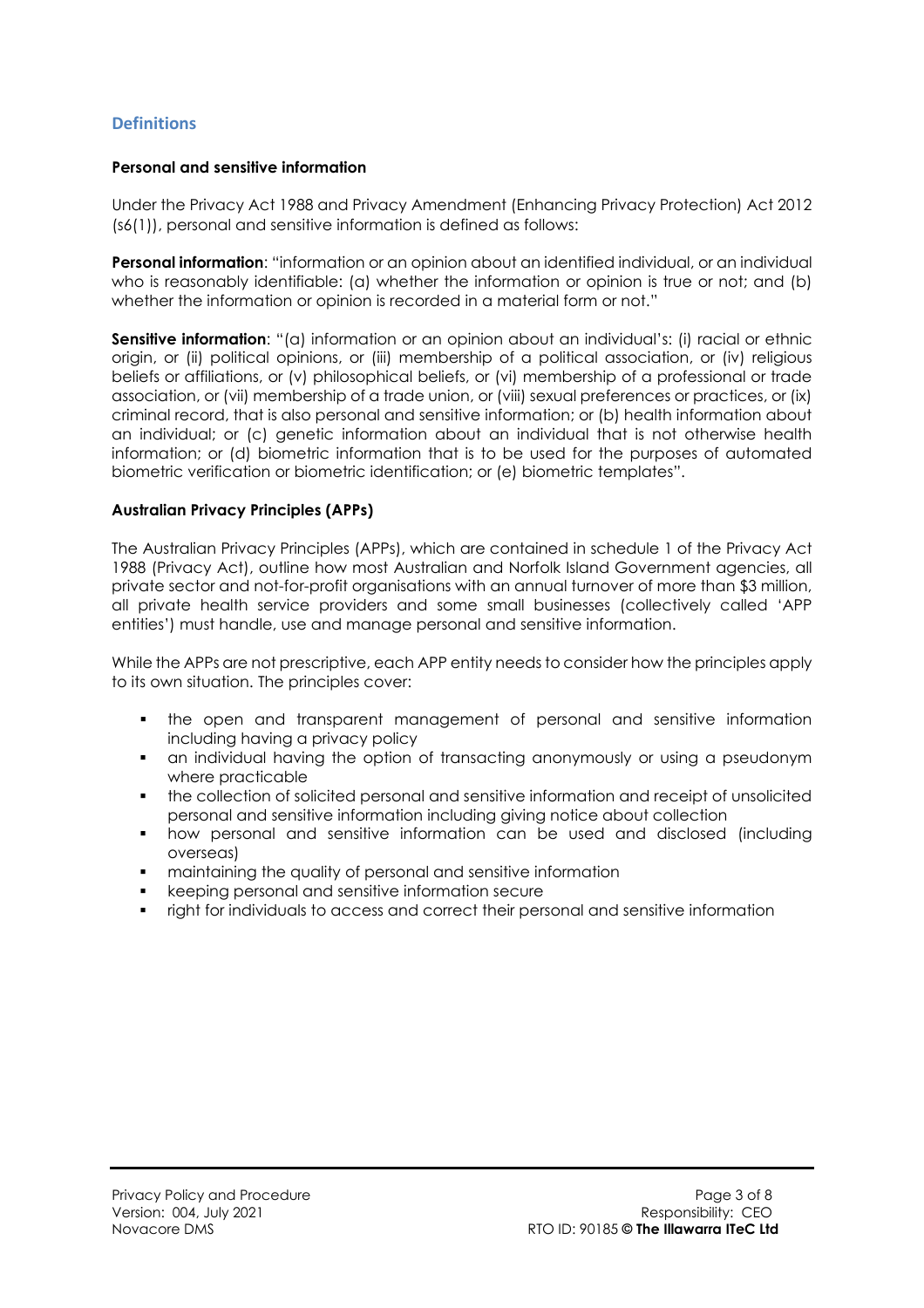# **Policy Statement**

## **Privacy**

The Chief Executive Officer of Illawarra ITeC must:

- Ensure that only authorised employees and learners have access to learner records.
- Retain and archives student records for a period of 30 years and transfer records consistent with State or Territory registering body requirements. Upon written request, students will have timely access to current and accurate records and the right to review and correct information if required.
- Evidence of participation in training and assessment activities will be maintained on the Illawarra ITeC computer network to meet the provisions of Legislative and Commonwealth contracts.
- Ensure a record of learner requests for access to personal records is maintained.
- Ensure that only authorised employees have access to employee records.
- Ensure that only authorised employees have access to stakeholder's confidential information.
- Restrict third party access to learners' or employee's personal records except as required by legislation or with the express written permission of the learner and/or their parent or guardian where relevant; and
- Comply with our legal requirements including the requirements of the Australian Privacy Principles set out in the Privacy Act 1988 and Clause 23 of Schedule 1A of the Higher Education Support Act 2003 in relation to the collection of information relating to all students and the Student Identifiers Act 2014.

## **Procedure**

## **Personal and sensitive information**

The Chief Executive Officer of Illawarra ITeC must:

- Ensure that personal and sensitive information is managed in an open and transparent way
- Not collect personal and sensitive information by unlawful or unfair means.
- If the collection of the information is authorised or required by or under law advise the parties of this fact, and with whom it will be shared.
- Confirm that only authorised employee enters learner personal and sensitive information accurately.
- Ensure that such information is stored securely against unauthorised access, use, modification or disclosure, and against other misuse, and loss.
- Ensure that employees update learner personal records within seven (7) days when their personal and sensitive information changes or when a request has been received in writing by the learner requesting their information be changed
- Confirm that authorised employees enter employee personal and sensitive information accurately or when a request has been received in writing by the employee requesting their information be changed.
- Ensure that employees update employee personal records when their personal and sensitive information changes.
- Confirm that authorised employees enter stakeholder information accurately.
- Ensure that such information is secure from unauthorised access; and
- Ensure that employees update stakeholder information when their information changes.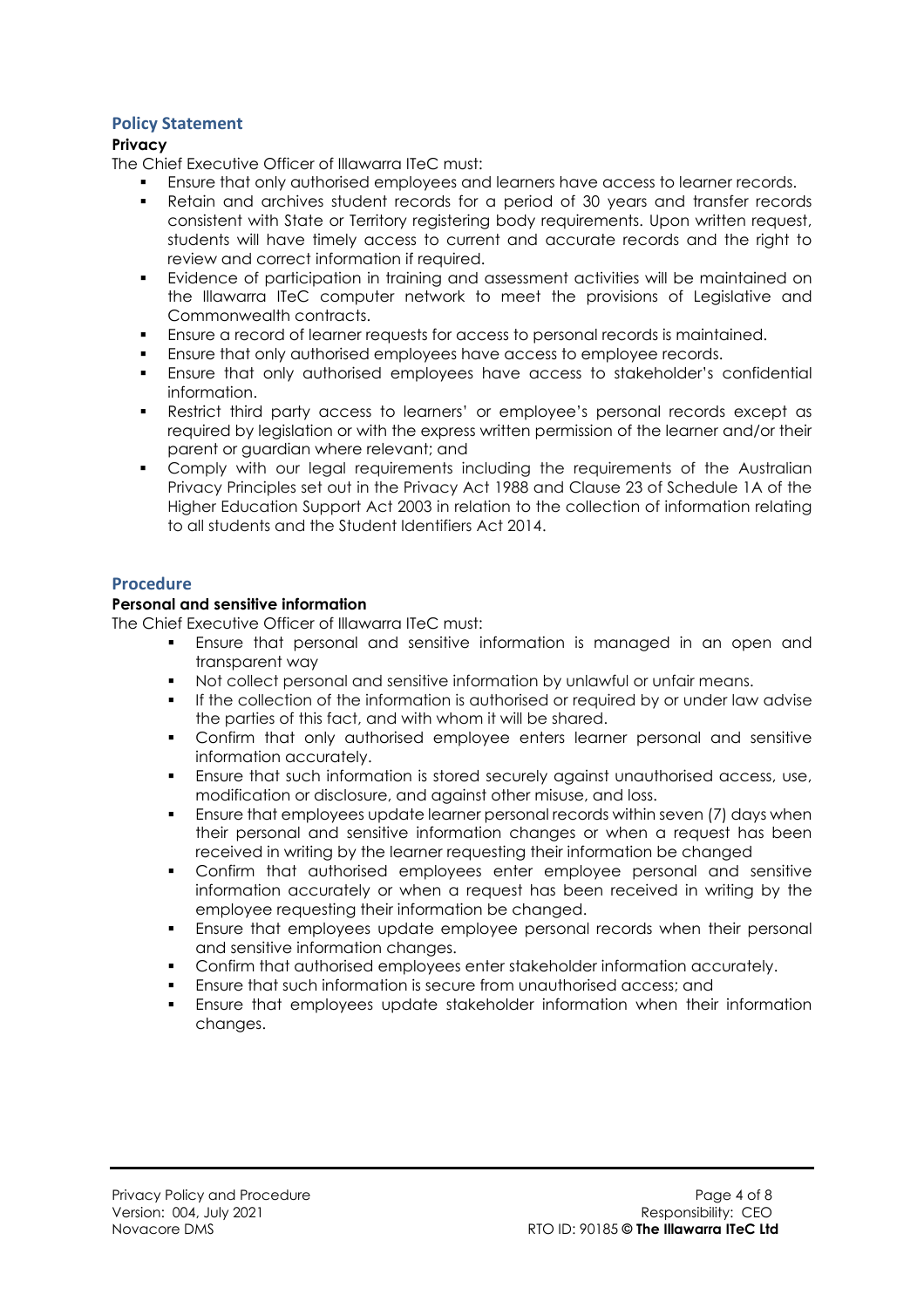## **Collection of personal and sensitive information**

The Chief Executive Officer of Illawarra ITeC

Must ensure learners are provided control over their personal and sensitive information.

In general, learners can visit our web site without providing us with any personal and sensitive information. However, there are instances where we must have learner personal and sensitive information for us to grant you an access to our protected and secured sites that may be used from time to time. This information may include registration data (your name, address, email address, phone number, title, etc.), information request data and response data ("User Information"). When you receive your confirmation email or when you receive any email from the list server, you will be given instructions on how to remove yourself from the list.

#### **Personal and sensitive information privacy**

The Chief Executive Officer of Illawarra ITeC:

Must ensure learner personal and sensitive information and privacy upon enrolment:

Most personal and sensitive information is provided to the Illawarra ITeC by students enrolling in a course by a paper-based Enrolment Form. Personal and sensitive information is also collected when a student or client completes a survey, questionnaire, or application form, and when prospective students and clients make enquiries about our services.

Generally, you are not obligated to provide any information requested by Illawarra ITeC that you do not wish to provide, except where it is needed by Illawarra ITeC to facilitate your enrolment and other compliance obligations. It is impracticable for Illawarra ITeC to deal with individuals who have not identified themselves or who use a pseudonym for enrolments purposes.

If you choose to apply to enrol into an accredited course with Illawarra ITeC then you must provide the personal and statistical information requested on the Enrolment Form. If you do not provide this information accurately, including your official name and matching data such as your date of birth, your enrolment cannot proceed and any enrolment fees will be refunded, less the Administration Fee.

You must also provide Illawarra ITeC with your unique government related Student Identifier which matches your official name and your date of birth. If a matching USI is not provided, you cannot be issued a Statement of Attainment or Testamur, and your enrolment may be cancelled with any applicable fee refund being subject to the Administration Fee.

If you are applying to enrol into a non-accredited course, you will need to provide your official name and other suitable matching data such as your date of birth. If you are unable to provide this information, your application to enrol cannot proceed and your course fees will be refunded, less the Administration Fee.

Sufficient information / documentation referred to above is needed to verify your identify satisfactorily. This is because, as a provider of nationally recognised qualifications, Illawarra ITeC has obligations to determine your identity, eligibility to any funded courses and obtain appropriate contact details to enable the provision of our student support services, and in respect to non-accredited courses to issue a Statement of Participation.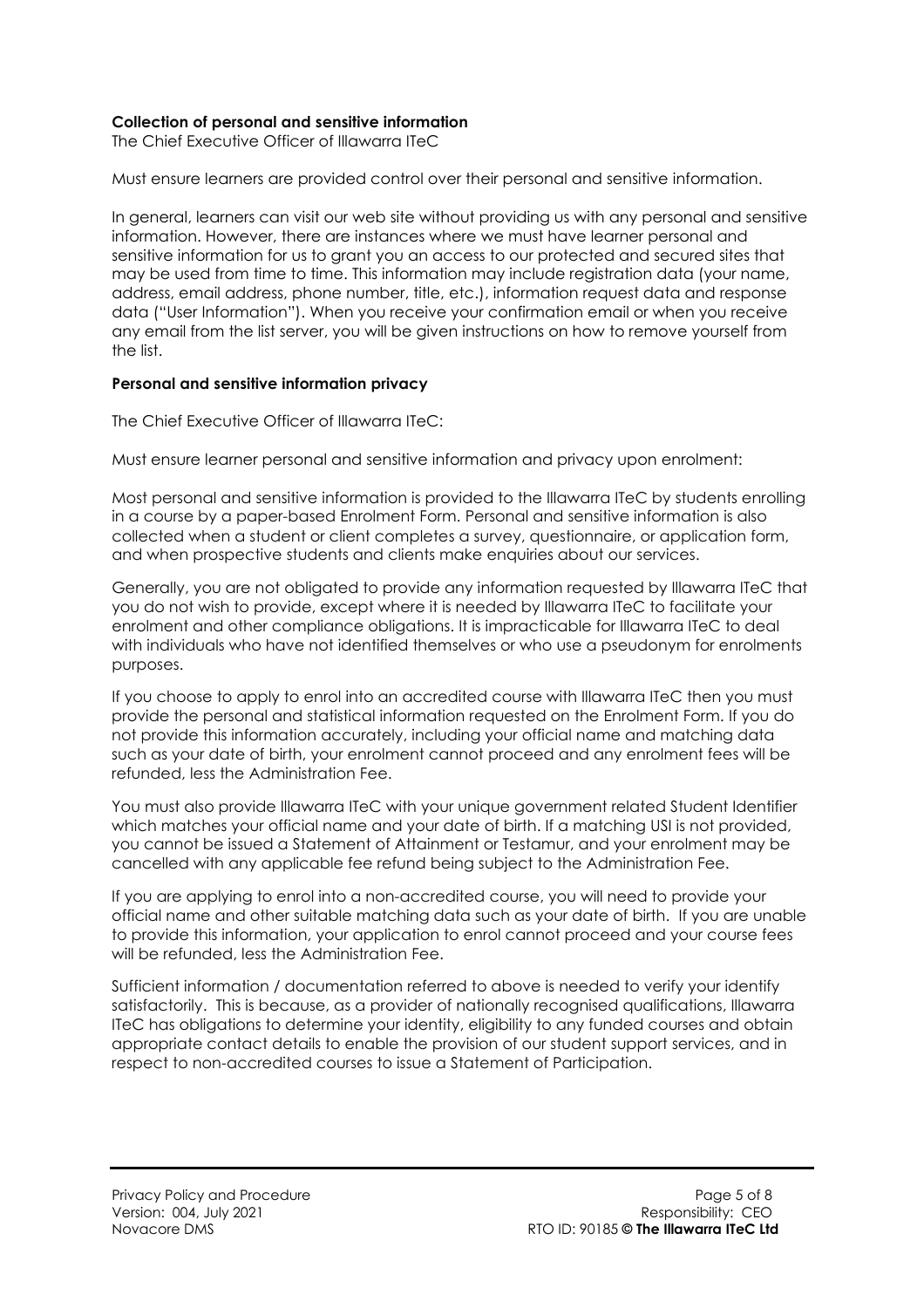# **Direct Marketing - Controlling your personal and sensitive information**

The Chief Executive Officer of Illawarra ITeC must:

Provide individuals with the option of choosing to restrict the collection or use of your personal and sensitive information in the following ways:

- Whenever you are asked to fill in a form on the website, look for the box that you can click to indicate that you do not want the information to be used for direct marketing purposes; and
- **If you have previously agreed to us using your personal and sensitive information for** direct marketing purposes, you may change your mind at any time by emailing us at itec@illawarraitec.edu.au.

## **Use or disclosure of your information**

The Chief Executive Officer of Illawarra ITeC must:

Advise individuals on the use and disclosure of personal and sensitive information:

We may disclose personal and sensitive information:

- for the purpose of providing services to meet the provisions of government contractual requirements.
- **for the purpose of meeting an obligation under government contractual** requirements.
- to verify compliance with the agreement between Illawarra ITeC and your employer or job active provider, to keep track of the domains from which people visit us, to better serve you and your employer or job active provider, or to simply contact you either electronically or otherwise.
- to credit reporting agencies and courts, tribunals, regulatory authorities where customers fail to pay for services provided by us to them.
- to courts, tribunals, regulatory authorities, and law enforcement officers as required by law, in connection with any actual or prospective legal proceedings, or in order to establish, exercise or defend our legal rights and
- **Illawarra ITeC does not disclose personal and sensitive information to third parties or** overseas entities.

## **Data Security, records, and staff training**

The Chief Executive Officer of Illawarra ITeC must:

- Keep all personal or stakeholder records in a secure location (both physical and electronic); and
- Keep backups in a secure location.
- Protect the personal and sensitive information which it holds from misuse, loss or unauthorised access, modification or disclosure by various means including firewalls, virus protection, strong password access, and secure servers.
- Maintain procedural documents setting out:
	- the nature of the records of personal and sensitive information kept.
	- the purpose for which each type of record is kept.
	- the classes of individuals about whom records are kept.
	- the period for which each type of record is kept.
	- the persons who are entitled to have access to personal and sensitive information contained in the records and the conditions under which they are entitled to have that access; and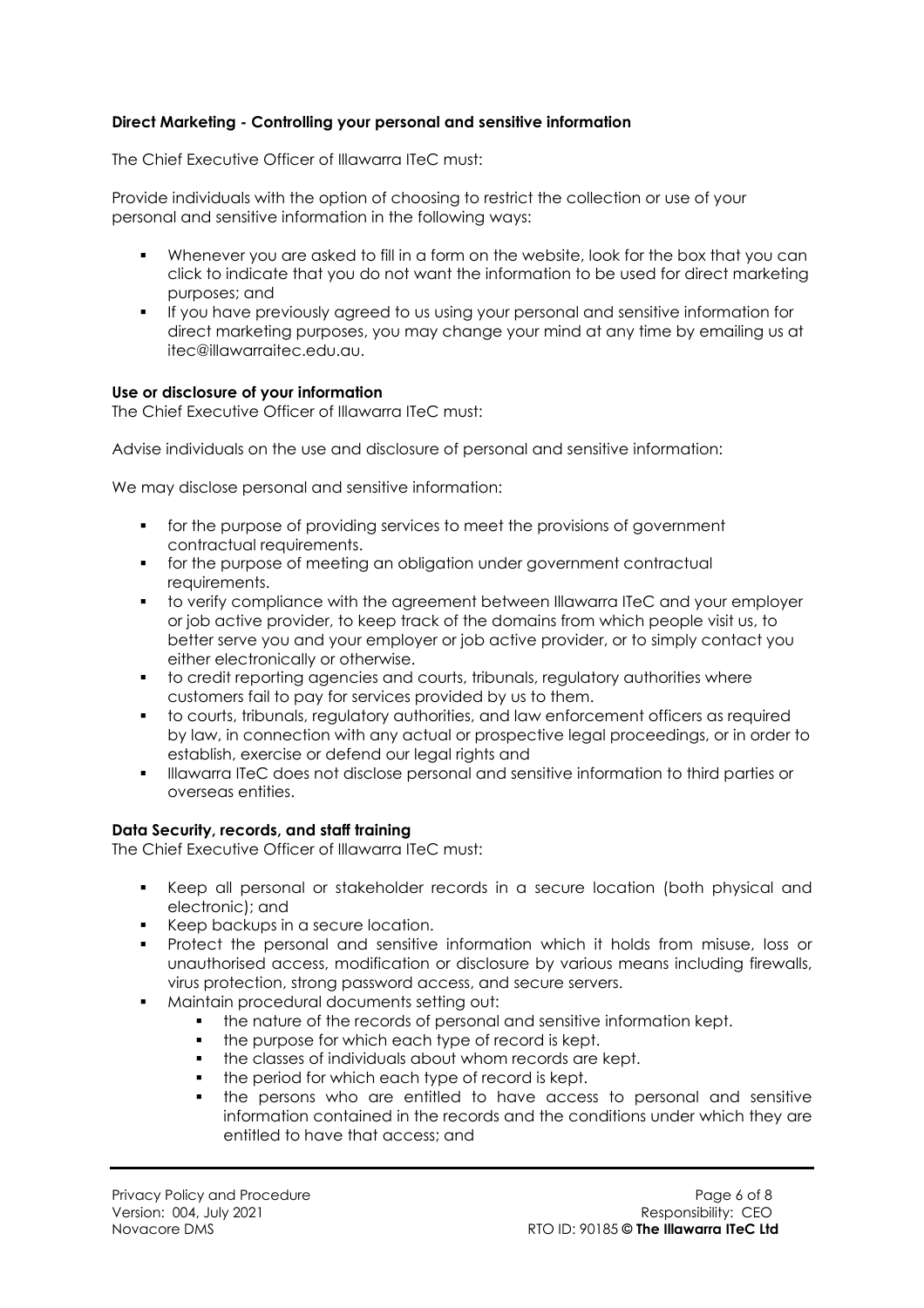- the steps that should be taken by persons wishing to obtain access to that information.
- Ensure that their staffs are suitably trained in relation to Privacy laws and the Illawarra ITeC obligations, Policy, and procedures.
- Ensure any hard copy records that are no longer required are shredded in-house or securely destroyed using a reputable document security destruction facility.

## **Cookies and web beacons**

The Chief Executive Officer of Illawarra ITeC must:

Disclose to third parties unsolicited information and the collection of personal and sensitive information:

We may use cookies on our website from time to time. Cookies are text files placed in your computer's browser to store your preferences. Cookies, by themselves, do not tell us your email address or other personally identifiable information. However, once you choose to furnish the Site with personally identifiable information, this information may be linked to the data stored in the cookie.

We may use web beacons on this Site from time to time. Web beacons or clear. gifs are small pieces of code placed on a web page to monitor the behaviour and collect data about the visitors viewing a web page. For example, web beacons can be used to count the users who visit A web page or to deliver a cookie to the browser of a visitor viewing that page.

#### **Links to other websites**

The Chief Executive Officer of Illawarra ITeC must:

Disclose that our website may contain links to other websites of interest. Illawarra ITeC web site provides links to other third-party web sites. Even if the third party is affiliated with Illawarra ITeC through a business partnership or otherwise, Illawarra ITeC is not responsible for the privacy policies or practices or the content of such external links. These links are provided to you for convenience purposes only and you access them at your own risk.

## **Web-based Meeting Portals**

The Illawarra ITeC uses web-based meeting portals for face-to-face online meetings between students and their trainer/assessor. These webinars may be recorded and stored on Illawarra ITeC servers as they form evidence of student participation and student learning.